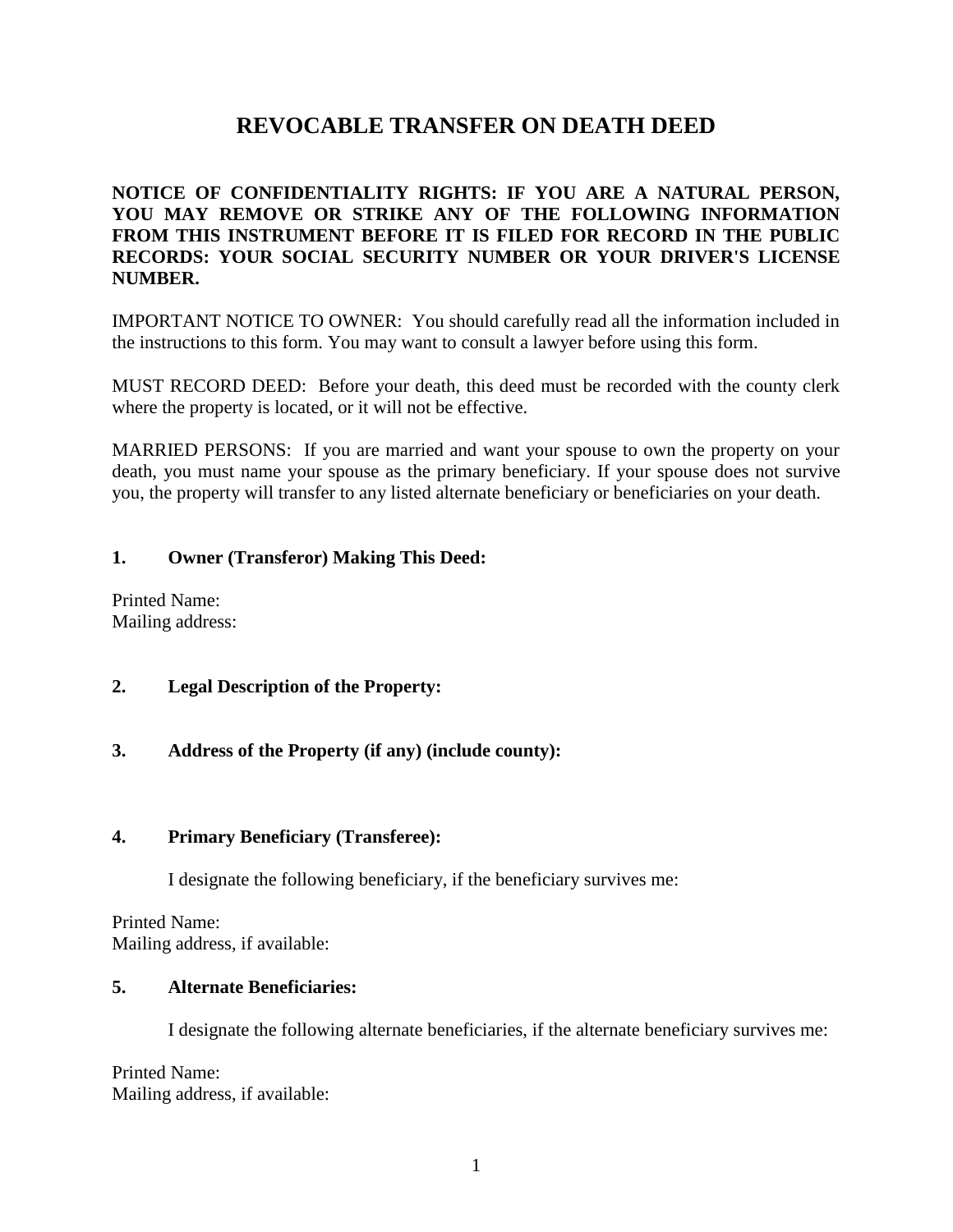Printed Name: Mailing address, if available:

#### **6. Transfer on Death:**

#### **A. IF THE PRIMARY BENEFICIARY SURVIVES ME**

If the primary beneficiary survives me, I grant and convey the property to the primary beneficiary, to have and hold forever.

#### **B. IF THE PRIMARY BENEFICIARY DOES NOT SURVIVE ME**

(Select either option (1) or (2) by placing your initials next to the option chosen. If you do not choose an option, then option (1), which is the anti-lapse election, will apply.)

If the primary beneficiary does not survive me, I grant and convey the share of the property that would have transferred to the deceased primary beneficiary, to have and hold forever, as follows:

- \_\_\_\_\_\_\_\_ **(1) Anti-Lapse Election.** To the surviving children or other descendants of the deceased primary beneficiary.
- \_\_\_\_\_\_\_\_ **(2) Surviving Alternate Beneficiaries Election.** To the alternate beneficiaries designated above. I do not want the deceased primary beneficiary's share to pass to the children or other descendants of the deceased primary beneficiary.

If the anti-lapse election is chosen but there are no surviving children or other descendants of the deceased primary beneficiary, then we grant and convey to the alternate beneficiaries our share in the property that otherwise would have transferred to the deceased primary beneficiary, to have and hold forever. If the primary beneficiary does not survive me and the anti-lapse election is not chosen, then I grant and convey to the alternate beneficiaries my share in the property that otherwise would have transferred to the deceased primary beneficiary, to have and hold forever.

#### **C. IF AN ALTERNATE BENEFICIARY DOES NOT SURVIVE ME**

(Select either option (1) or (2) by placing your initials next to the option chosen. If you do not choose an option, then option (1), which is the anti-lapse election, will apply.)

If an alternate beneficiary does not survive me, I grant and convey that alternate beneficiary's share of the property as follows:

> \_\_\_\_\_\_\_\_ **(1) Anti-Lapse Election.** To the surviving alternate beneficiary or beneficiaries, but the share of a deceased alternate beneficiary will pass to the surviving children or other descendants of that deceased alternate beneficiary.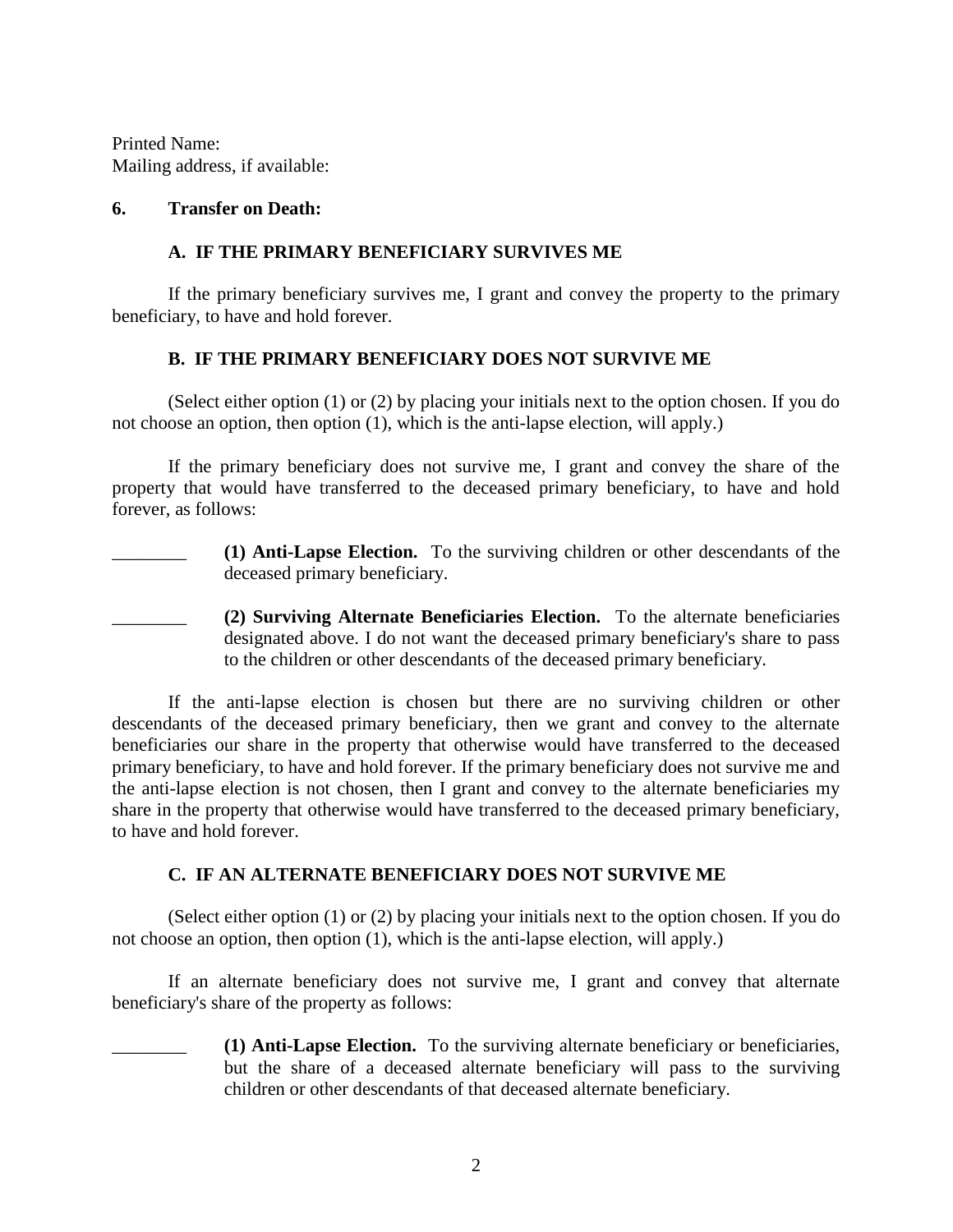\_\_\_\_\_\_\_\_ **(2) Surviving Alternate Beneficiaries Election.** To the surviving alternate beneficiary only. I do not want the share of a deceased alternate beneficiary to pass to the children or other descendants of that deceased alternate beneficiary.

If no alternate beneficiary survives me and the anti-lapse election is not chosen, then this transfer on death deed shall be considered cancelled by me.

# **7. Printed Name and Signature of Owner Making this Deed:**

|                                   | Printed Name                                                                     |        |
|-----------------------------------|----------------------------------------------------------------------------------|--------|
|                                   | Signature                                                                        |        |
|                                   |                                                                                  |        |
|                                   |                                                                                  |        |
|                                   | BELOW LINE FOR NOTARY ONLY                                                       |        |
|                                   | Acknowledgment                                                                   |        |
| <b>STATE OF TEXAS</b>             | §                                                                                |        |
|                                   | ş                                                                                |        |
| the year $20$ , by _____________. | This instrument was acknowledged before me on the _____ day of _________________ | $\sin$ |
| COUNTY OF ______                  |                                                                                  |        |

Notary Public, State of Texas

After recording, return to: